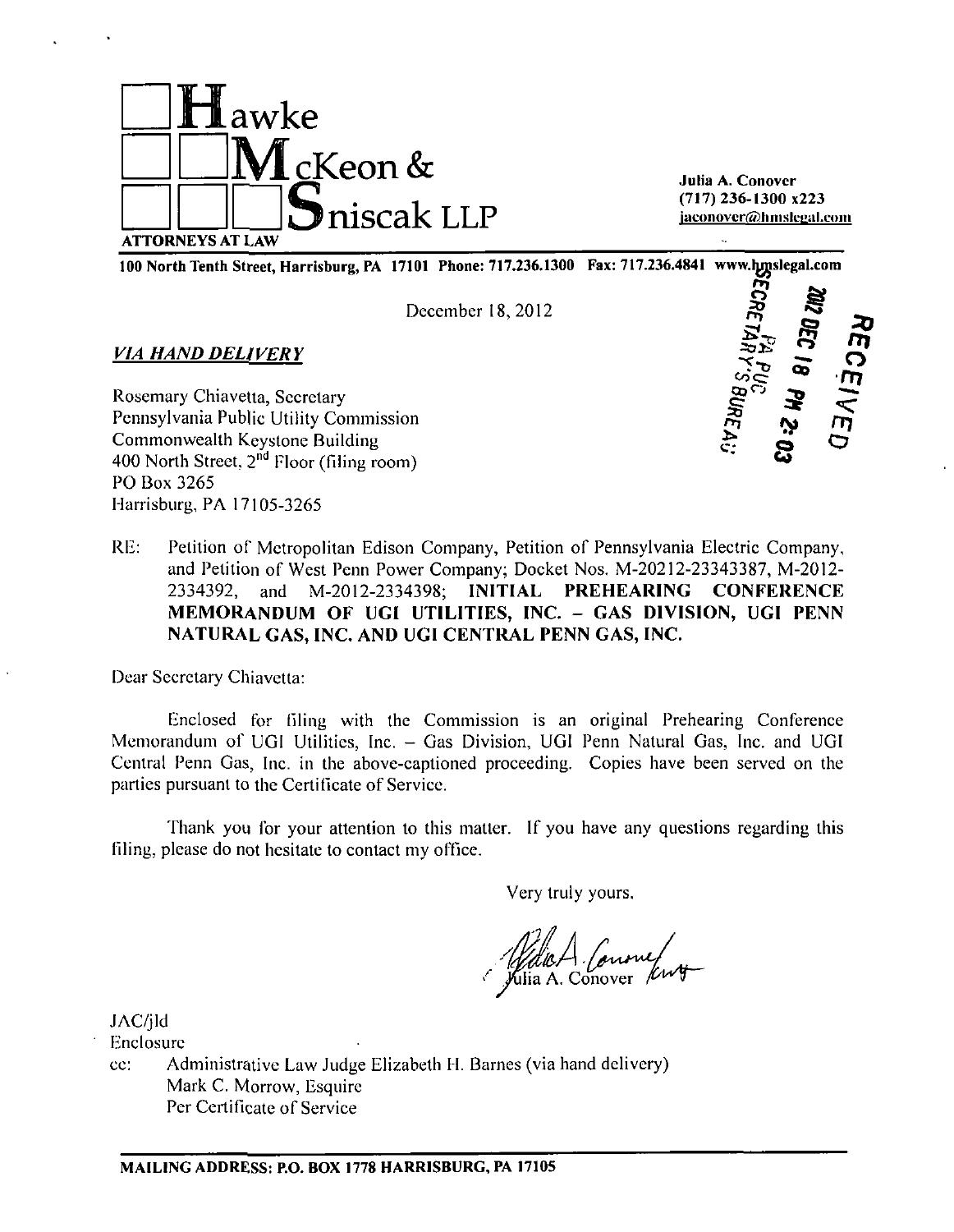## BEFORE THE PENNSYLVANIA PUBLIC UTILITY COMMISSION

Petition of Metropolitan Edison Company Petition of Pennsylvania Electric Company Petition of West Penn Power Company

÷  $\ddot{\phantom{a}}$ 

Docket Nos. M-2012-2334387 M-2012-2334392 M-2012-2334398

# **INITIAL PREHEARING CONFERENCE MEMORANDUM OF UGI UTILITIES, INC. - GAS DIVISION, UGI PENN NATURAL GAS, INC. AND UGI CENTRAL PENN GAS, INC.**

÷

UGI Utilities, Inc. - Gas Division ("UGI"), UGI Penn Natural Gas, Inc. ("PNG") and UGI Central Penn Gas, Inc. ("CPG") (collectively, the "UGI Distribution Companies"), by and through their counsel, Hawke McKeon & Sniscak LLP, hereby file this Initial Prehearing Conference Memorandum in accordance with the Prehearing Conference Order dated November 28, 2012 in the above-captioned matter pursuant to 52 Pa. Code § 5.71.

1. The UGI Distribution Companies have intervened in three of the Act 129 Petitions filed by the FirstEnergy Companies ("FirstEnergy"). Specifically, all three UGI Distribution Companies have intervened in the Petition filed by Metropolitan Edison Company ("Mel-Ed"); CPG has intervened in the Petition filed by West Penn Power Company ("West Penn"); and PNG and CPG have intervened in the Petition filed by Pennsylvania Electric Company ("Penelec"),

2. The UGI Distribution Companies are represented by the following counsel in this proceeding: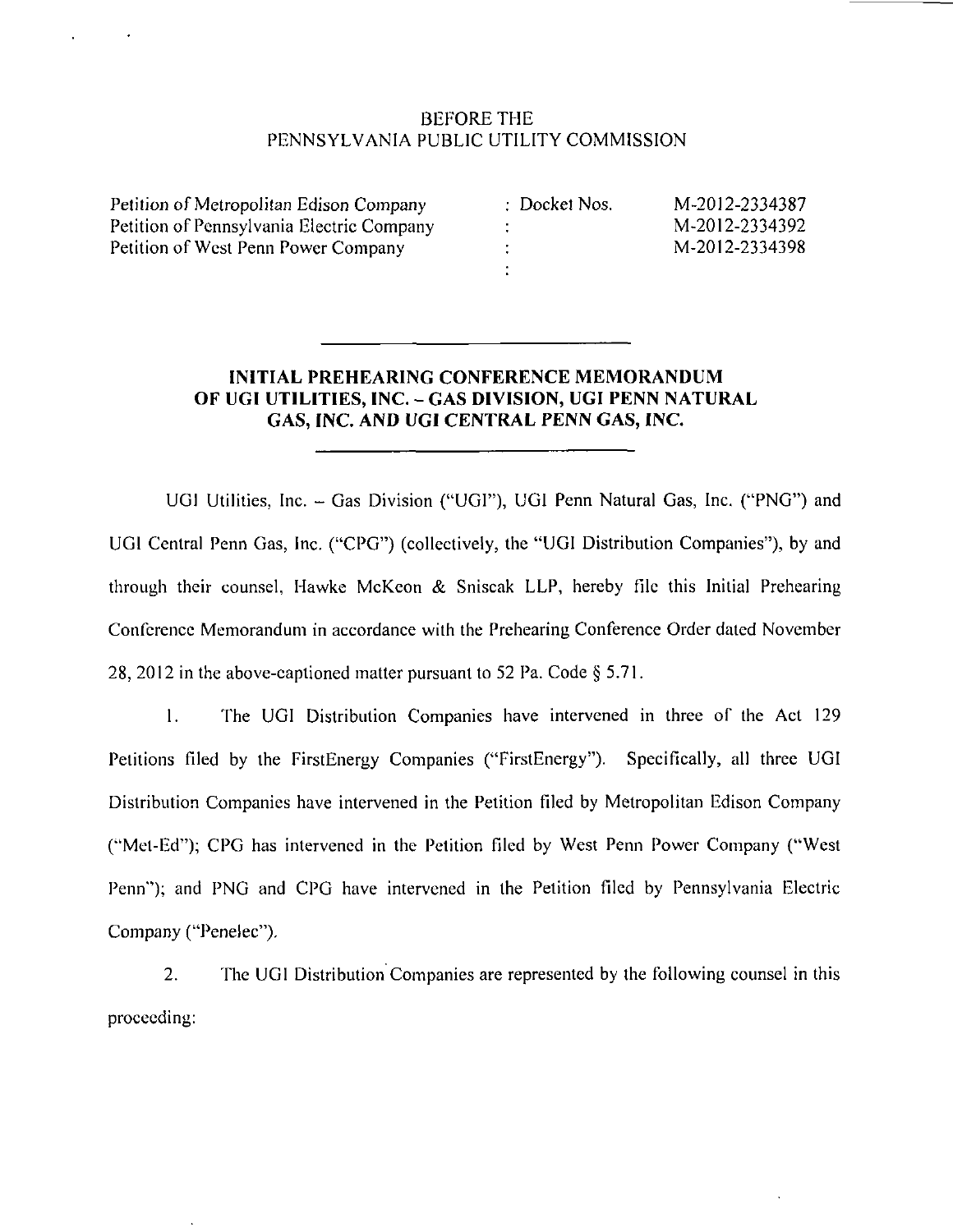Kevin J. McKeon (Attorney I.D. #30428) Julia A. Conover (Attorney I.D. #27451) Christopher M. Arfaa (Attorney I.D. #57047) Hawke McKeon & Sniscak LLP<br>P.O. Box 1778 P.O. Box 1778  $\sum_{i=1}^{\infty}$  O 100 North Tenth Street Harrisburg, PA 17101  $\mathbb{R}^{\circ}$   $\mathbb{R}^{\circ}$   $\mathbb{R}^{\circ}$   $\mathbb{R}^{\circ}$ Phone: 717-236-1300 Fax: 717-236-4841  $i$  **iaconover@hmslegal.com** kimckeon@hmslegal.com cmarfaa@hmslegal.com

**SECRETARY'S BUREAU** הם ס

Mark C. Morrow, Esquire (Attorney I.D. #33590) Chief Regulatory Counsel UGI Corporation 460 North Gulph Road King of Prussia, PA 19406 Phone: 610-768-3628 Fax: 610-992-3258  $morrown@u$ gicorp.com

Ms. Conover should be listed on the official service list. UGI Distribution Companies request that Ms. Conover and Mr. Morrow of the above-listed counsel be included on the email service list for all documents in this matter.

3. The UGI Distribution Companies have already served limited discovery in this matter and have requested in hand service of responses on an expedited basis in order to comply with the compressed schedule. UGI Distribution Companies would request that the discovery rules be modified for this proceeding to provide for: 1) in hand service of discovery responses within seven (7) calendar days of service; 2) oral notification of objections to discovery within three (3) calendar days of service and, to the extent those objections are not resolved, in hand service of written objections within seven (7) calendar days from the date of the discovery requests. The UGI Distribution Companies will work cooperatively with counsel for FirstEnergy to facilitate the exchange of information.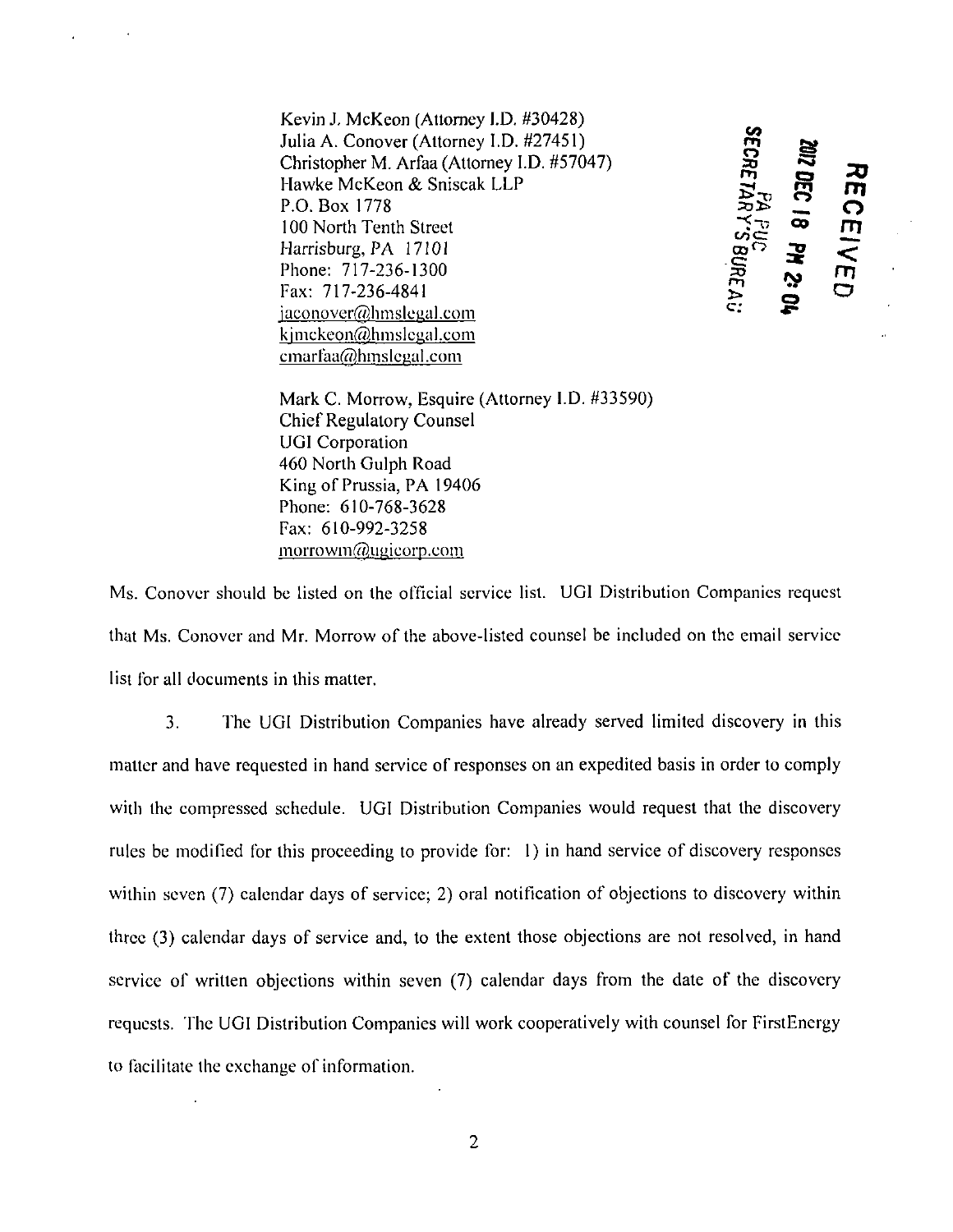4. UGI Distribution Companies do not object to the schedule attached to the Prehearing Conference Order, with two (2) clarifications/concerns. First, the date set for filing Main Briefs (January 27) is a Sunday and should be changed to January 28. In addition, the dates set for hearings, January 16-17, overlap in part with hearings set in the PPL Act 128 filing (Docket M-2012-2334388) pending before ALJ Buckley. UGI Distribution Companies' witness will be testifying in both proceedings. We request that counsel for FirstEnergy work cooperatively with us with regard to scheduling for the hearings to avoid any conflict.

5. The UGI Distribution Companies plan to present the following witness in this proceeding:

> Paul H. Raab Energy Tools, LLC 5313 Portsmouth Road Bethesda, MD 20816 Tel.: 301.320.7549 Fax: 301.320.6369  $paul@energy$ toolsllc.com

It is currently anticipated that Mr. Raab will generally be providing testimony: (a) supporting the inclusion of fuel switching opportunities in the FirstEnergy Companies' Phase II EE&C Plans; and (b) supporting the inclusion of a Combined Heat and Power ("CHP") component within FirstEnergy's proposed Custom measure for Small and Large Commercial and Industrial customers. As part of this testimony Mr. Raab will address the significant benefits of including fuel switching and CHP measures in FirstEnergy's Phase II EE&C Plans to not only meet the load reduction mandate of Act 129, but to provide long-term sustainable benefits to consumers. Mr. Raab will also offer suggested improvements to the FirstEnergy Plans to account for fuel switching and CHP.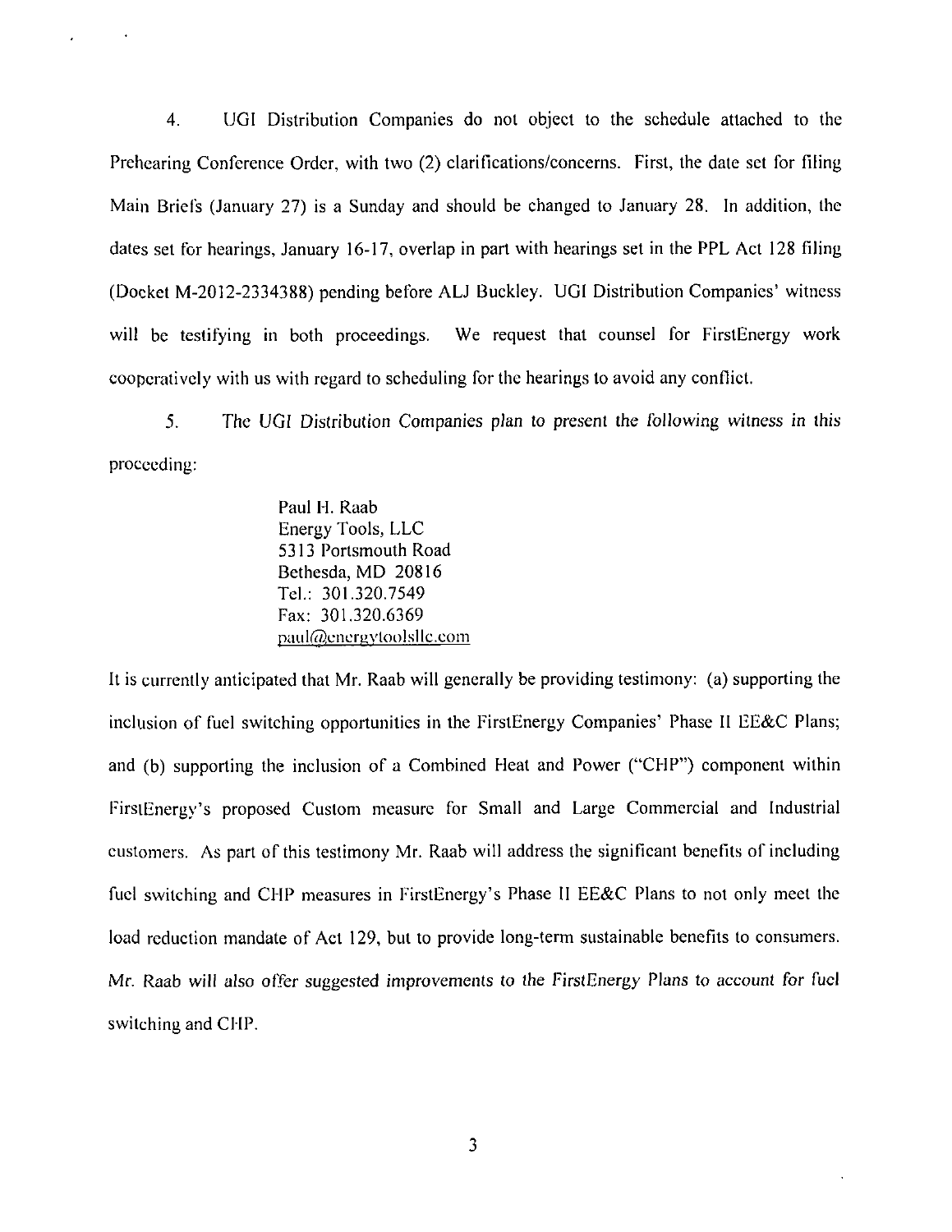Respectfully submitted,

*A (A* 

ivin J. McKeon Jdlia A. Conover Christopher M. Arfaa HAWKE MCKEON & SNISCAK LLP HARRISBURG ENERGY CENTER P.O.BOX 1778 Harrisburg, PA 17105-1778 (717) 236-1300

Mark C. Morrow, Esquire Chief Regulatory Counsel UGI Corporation 460 North Gulph Road King of Prussia, PA 19406 (610) 768-3628

*Counsel for the UGI Distribution Companies* 

Dated: December 18, 2012

**DECUELLARY, PURENT**<br>AND DECLARY SURENT BUS DEC 18 WAS DIE VI

 $\overline{4}$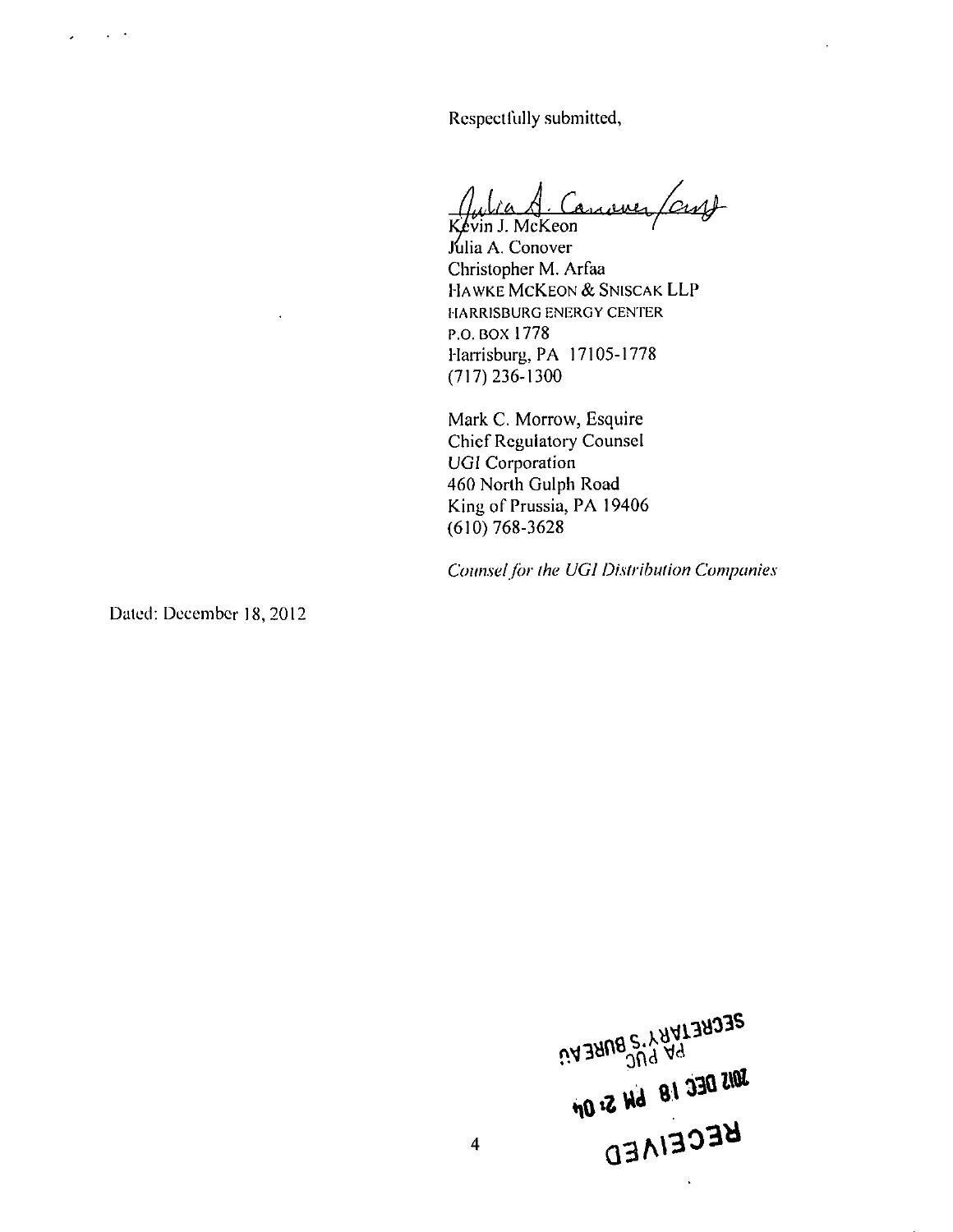## CERTIFICATE OF SERVICE

I hereby certify that I have this day served a true copy of the foregoing document upon the parties, listed below, in accordance with the requirements of 52 Pa. Code § 1.54 (relating to service by a parly).

### **VIA E-MAIL AND FIRST CLASS MAIL**

Kathy J. Kolich, Esquire FirstEnergy Service Company 76 South Main Street Akron, OH 44309 kolichk@firstenergycorp.com

*Christy M. Appleby Assistant Consumer Advocate Office of Consumer Advocate 555 Walnut Street S <sup>01</sup> Floor, Forum Place Harrisburg, PA 17101-1923 CApolebyfi&paaca.arii* 

Candis A. Tunilo Assistant Consumer Advocate Office of Consumer Advocate 555 Walnut Street 5<sup>th</sup> Floor, Forum Place Harrisburg, PA 17101-1923  $C$ Tunilo $@$ paoca.org

John F. Povilaitis, Esquire Buchanan, Ingersoll & Rooney, P.C. 409 Second Street, Suite 500 Harrisburg, PA 17101-1357 iohn.Dovilaitis@bipc.com

Mark C. Morrow, Esquire Chief Regulatory Counsel UGI Corporation 460 North Gulph Road King of Prussia, PA 19406  $morrowm$ @ugicorp.com

Lauren M. Lepkoski, Esquire FirstEnergy Service Company 2800 Pottsville Pike P.O. Box 16001 Reading, PA 19612-6001 Lepkoskil@firstenergycorp.com

Johnnie Simms, Esquire Bureau of Investigation & Enforcement PA Public Utility Commission Commonwealth Keystone Building 400 North Street, PO Box 3265 Harrisburg, PA 17105-3265 jsimms@pa.gov

Steven C. Gray, Esquire Acting Small Business Advocate Office of Small Business Advocate Commerce Building, Suite 1102 300 North Second Street Harrisburg, PA 17101 sgray@state.pa.us

Tanya J. McCloskey Acting Consumer Advocate Office of Consumer Advocate 55 Walnut Street 5<sup>th</sup> Floor, Forum Place Harrisburg, PA 17101-1923 tmccloskev@paoca.oru

> SECRETARY SUREAU  $J\overline{J}$ d va **WIS DEC 18 SH S: 01 ARCEIVED**